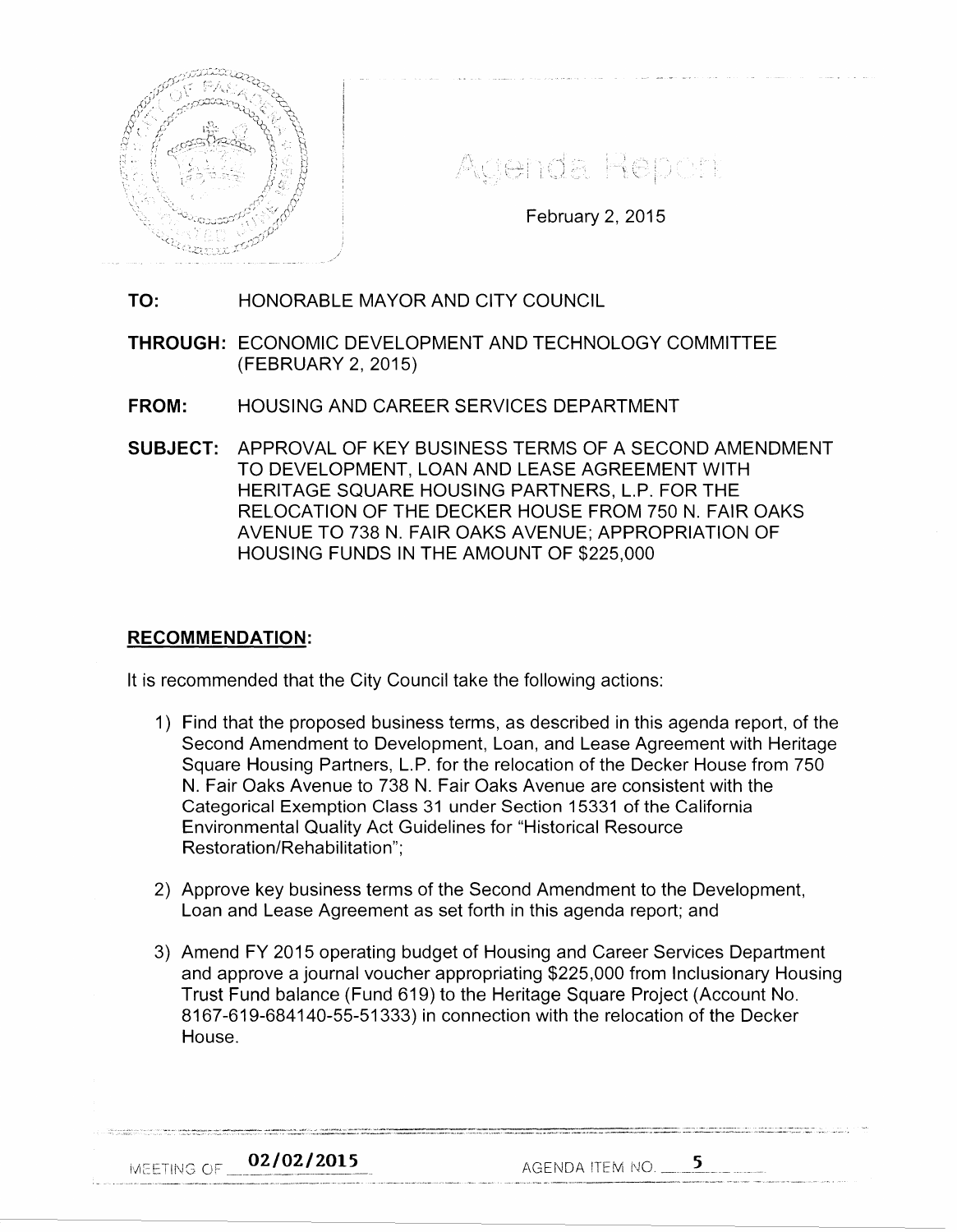Second Amendment for Decker House February 2, 2015 Page 2 of 5

### **ADVISORY BODY RECOMMENDATION:**

At a special meeting on January 22, 2015, the Northwest Commission voted to recommend to the City Council approval of the staff recommendation, but with the provision that all contracts between the City and Heritage Square Housing Partners, L.P. include a "24-hour construction clause" as a means to ensure that the senior housing project is completed and placed in service within the timeframe set forth by the State tax credit program requirements.

Staff response: City law does not allow 24-hour construction. Pasadena Municipal Code Section 9.36.070 limits construction activity from 7:00 a.m. to 7:00 p.m. Monday through Friday, and from 8:00 a.m. to 5:00 p.m. on Saturday. Furthermore, the existing construction contract documents between the developer and general contractor contains adequate provisions for the timely completion of the construction project. These provisions include a construction schedule, liquidated damages for delay, and owner's right to require that the general contractor "take all measures necessary to expedite the work including but not limited to working additional shifts or overtime, supplying additional labor, equipment, facilities, and other similar measures". For these reasons, staff is not recommending that the 24-hour construction clause be included in the proposed business terms.

#### **BACKGROUND:**

In September 2014, developer BRIDGE Housing Corporation ("BRIDGE" or "Developer") received from the California Tax Credit Allocation Committee a reservation of Low Income Housing Tax Credits which will yield approximately \$14.8 million in equity for the development of the 70-unit Heritage Square senior rental housing project, to be located on City-owned land at 750-790 N. Fair Oaks Avenue. On December 30, 2014, BRIDGE successfully closed on the conventional construction financing, a \$19.3 million loan from Wells Fargo Bank.

The project is in the final stage of the City plan check process. However, as a condition of City building permit issuance, a Certificate of Appropriateness approved by the Historic Preservation Commission is required for the relocation of the historic Decker House at 750 N. Fair Oaks Avenue, located on the southern end of the Heritage Square project construction site. The Decker House was constructed in 1892 and designated by the City in 1988 as a historic landmark. The last private owner was Tom Scott before the property was acquired by the City in 2004.

Over the past four years the City has made several attempts to relocate the Decker House. In July 2010 the Housing Department issued a Request For Proposals ("RFP") which included up to \$200,000 in funding assistance; however, no proposals were submitted. The Housing Department then explored other options to relocate the Decker House including: a) incorporating the historic structure within potential housing developments by local developers Heritage Housing Partners and Trademark Development; b) evaluating vacant land available on the market as possible relocation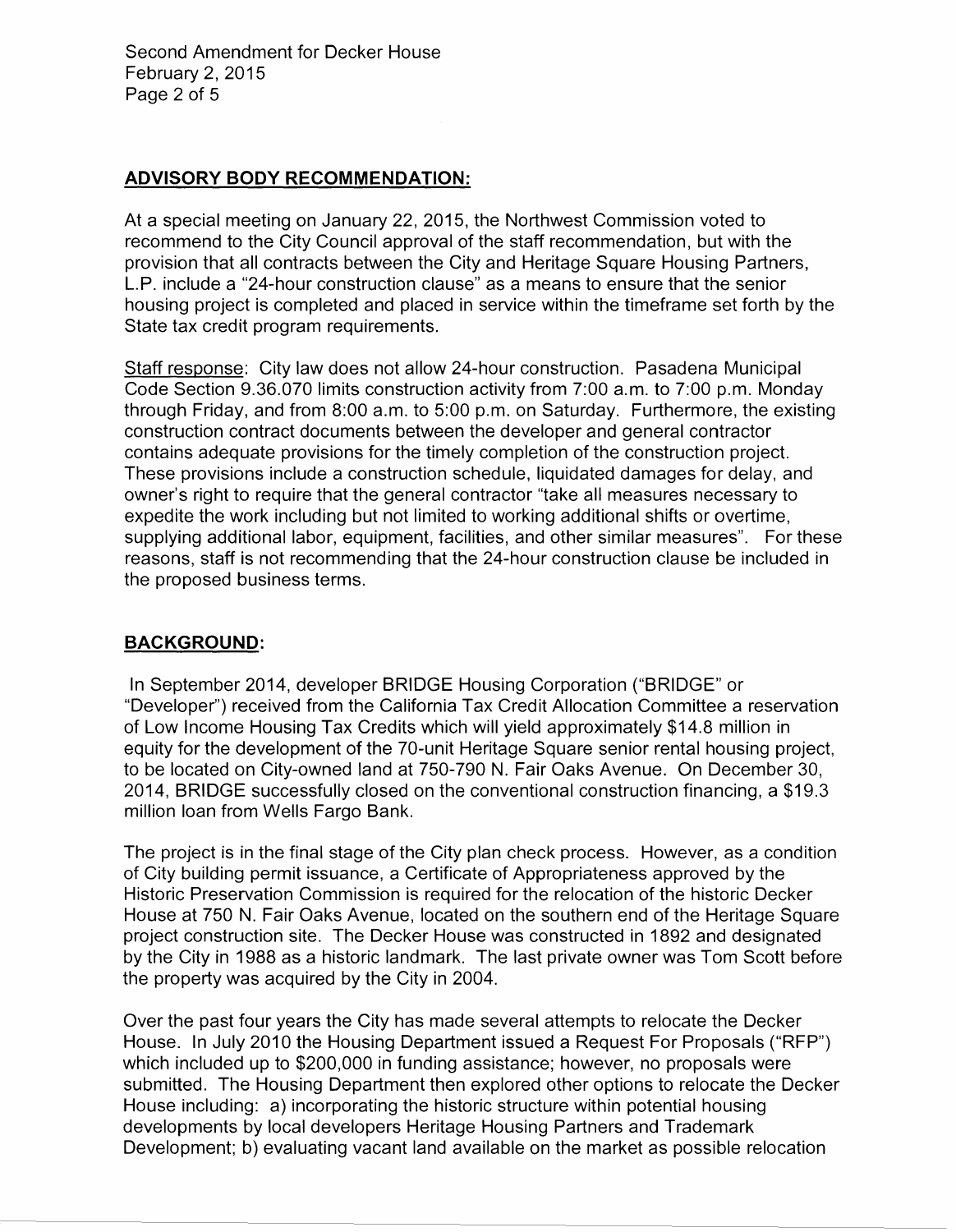Second Amendment for Decker House February 2, 2015 Page 3 of 5

sites; and c) utilizing the Decker House for classroom use in a proposal submitted by The Waverly School. However, none of these options came to fruition and the Housing Department issued another RFP in August 2014 which provided up to \$450,000 in funding assistance. Proposals were submitted by Affordable Housing Services and Calvary Christian Methodist Episcopal Church; however, neither application passed RFP minimum threshold requirements.

To ensure that the development of the Heritage Square project stays on schedule, staff proposes that the responsibility for relocating the Decker House be transferred from the City to the Developer. This approach provides the Developer with control over the timing of the Decker House relocation in relation to the senior housing project construction schedule. This approach is preferable from the City's standpoint because the City would not need to provide project management and incur liability in connection with the relocation of the structure. As proposed, the Decker House would be moved to a location at 738 N. Fair Oaks Avenue, within the adjacent 1.3 acre City-owned development site referred to as Heritage Square South (as shown in attached aerial map). It is contemplated that in the near future the City will issue an RFP to identify and select a developer for the development of a mixed-use affordable housing project on the Heritage Square South site. The Decker House would be incorporated within the development of Heritage Square South, and the developer of that project would be required to rehabilitate the Decker House in accordance with Secretary of Interior Standards for historic properties.

To transfer the responsibility for relocation of the Decker House to the Developer, the Development, Loan and Lease Agreement for the Heritage Square senior housing project, as amended by that certain First Amendment to and Assignment of Development, Loan and Lease Agreement between the City, BRIDGE Housing Corporation, and Heritage Square Housing Partners, L. P., dated December 29, 2014 (the "DLLA"), would need to be further amended.

## COUNCIL POLICY CONSIDERATION:

The proposed action is consistent with the City's General Plan - Housing Element,, and it also supports and promotes the quality of life and the local economy -- a goal of the City Council's Strategic Objectives.

## KEY BUSINESS TERMS OF SECOND AMENDMENT TO DLLA

The proposed key business terms of the Second Amendment to the DLLA are as follows:

• The Scope of Development shall be amended to include the relocation of the Decker House as the Developer's responsibility. The Developer shall: a) obtain all required City approvals and permits in connection with relocation, including a Certificate of Appropriateness; b) perform lead-based paint abatement at the current Decker House site prior to relocation; c) move the Decker House to a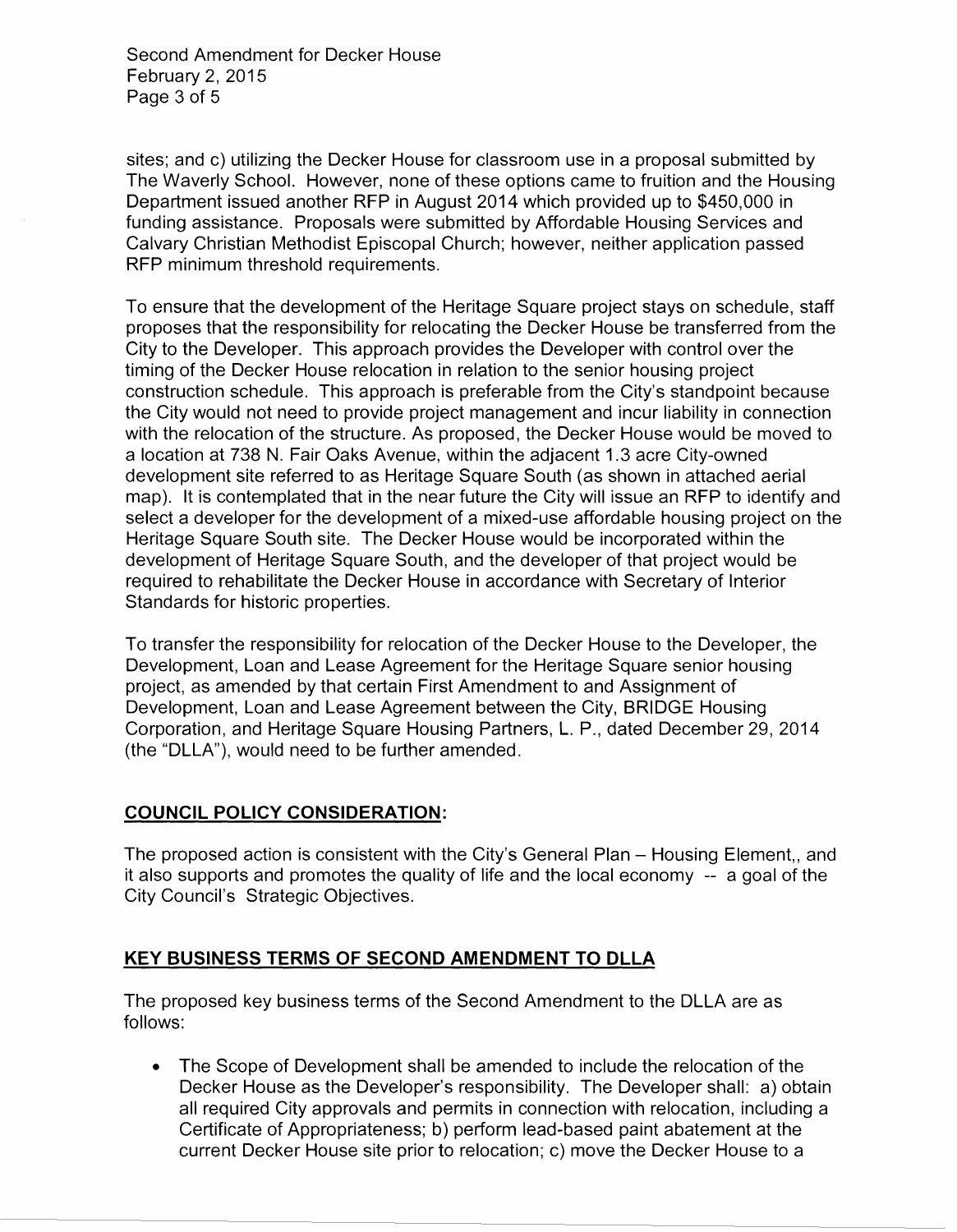temporary location at 738 N. Fair Oaks Avenue; d) construct a foundation at 738 N. Fair Oaks Avenue; e) move the Decker House onto the permanent foundation.

• City shall provide additional housing loan funds in the amount of \$225,000 to cover the cost of the amended Scope of Development, resulting in an increase of the City loan principal amount from \$1,400,000 to \$1,625,000. The Decker House relocation costs are as follows:

| Plan development (Civil/Architectural)                          | \$25,000    |
|-----------------------------------------------------------------|-------------|
| Lead and asbestos abatement                                     | \$34,687    |
| Relocate house to a temporary location and Cribbing             | \$60,000    |
| Cribbing rental                                                 | \$13,700    |
| Relocate Decker House from temporary location to final location | \$20,000    |
| Grading for new foundations at permanent location               | \$10,000    |
| Concrete footings (allowance)                                   | \$20,000    |
| <b>Contractor Profit and Overhead</b>                           | \$<br>4,886 |
| Permit fees                                                     | \$<br>4,500 |
| Contingency                                                     | \$32,227    |
| <b>TOTAL</b>                                                    | \$225,000   |

• The Schedule of Performance shall be revised to incorporate the Decker House relocation project.

# **ENVIRONMENTAL ANALYSIS:**

The "Historical Resource Restoration/Rehabilitation" Categorical Exemption Class 31 under Section 15331 of the California Environmental Quality Act ("CEQA") Guidelines pertains to projects that are limited to the maintenance, repair, stabilization, rehabilitation, restoration, preservation, conservation or reconstruction of historical resources in a manner consistent with the Secretary of the Interior's Standards for the treatment of Historic Properties with Guidelines for Preserving, Rehabilitating, Restoring, and Reconstructing Historic Buildings.

It has been determined that the Decker House project, pursuant to the proposed agreement between the City and Developer, is consistent with Class 31 projects under CEQA Guidelines Section 15332 and is thereby exempt from CEQA and no further CEQA review is required.